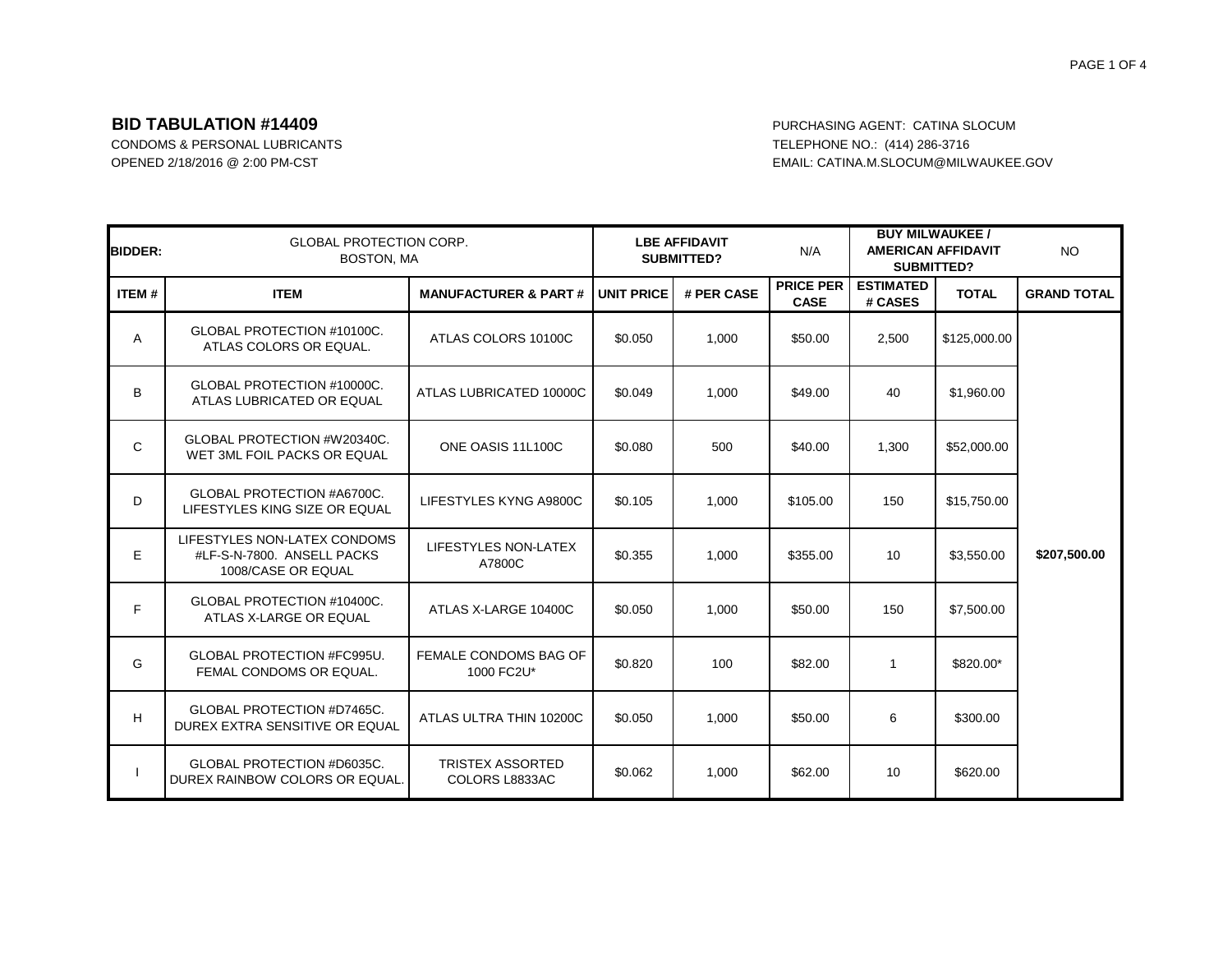# **BID TABULATION #14409 BID TABULATION #14409**

CONDOMS & PERSONAL LUBRICANTS TELEPHONE NO.: (414) 286-3716 OPENED 2/18/2016 @ 2:00 PM-CST CONTROLL: CATINA.M.SLOCUM@MILWAUKEE.GOV

| <b>BIDDER:</b> |                                                                                  | NV HEALTHCARE, LLC<br>OCEANSIDE, NY                         |                   | <b>LBE AFFIDAVIT</b><br><b>SUBMITTED?</b> |                                 | <b>BUY MILWAUKEE /</b><br><b>AMERICAN AFFIDAVIT</b><br><b>SUBMITTED?</b> |              | <b>NO</b>          |
|----------------|----------------------------------------------------------------------------------|-------------------------------------------------------------|-------------------|-------------------------------------------|---------------------------------|--------------------------------------------------------------------------|--------------|--------------------|
| ITEM#          | <b>ITEM</b>                                                                      | <b>MANUFACTURER &amp; PART#</b>                             | <b>UNIT PRICE</b> | # PER CASE                                | <b>PRICE PER</b><br><b>CASE</b> | <b>ESTIMATED</b><br># CASES                                              | <b>TOTAL</b> | <b>GRAND TOTAL</b> |
| Α              | GLOBAL PROTECTION #10100C.<br>ATLAS COLORS OR EQUAL.                             | NUVO CONDOMS COLOR<br>NV4001                                | \$0.04450         | 1,000                                     | \$44.50                         | 2,500                                                                    | \$111,250.00 |                    |
| B              | GLOBAL PROTECTION #10000C.<br>ATLAS LUBRICATED OR EQUAL                          | NUVO CONDUMS LUBE<br>NV901                                  | \$0.03780         | 1,000                                     | \$37.80                         | 40                                                                       | \$1,512.00   |                    |
| C              | GLOBAL PROTECTION #W20340C.<br>WET 3ML FOIL PACKS OR EQUAL                       | <b>SHEFFIELD</b><br>PHARMACEUTICALS 2.7GM<br><b>NS1586G</b> | \$0.10000         | 500                                       | \$50.00                         | 1,300                                                                    | \$65,000.00  |                    |
| D              | GLOBAL PROTECTION #A6700C.<br>LIFESTYLES KING SIZE OR EQUAL                      | NUVO CONDOMS XXL NV401                                      | \$0.04475         | 1,000                                     | \$44.75                         | 150                                                                      | \$6,712.50   |                    |
| E              | LIFESTYLES NON-LATEX CONDOMS<br>#LF-S-N-7800. ANSELL PACKS<br>1008/CASE OR EQUAL | ANSELL LIFESTYLES 7800**                                    | \$0.31185         | 1,008                                     | \$314.34                        | 10                                                                       | \$3143.45**  | \$195,847.97       |
| F              | GLOBAL PROTECTION #10400C.<br>ATLAS X-LARGE OR EQUAL                             | NUVO CONDOMS XXL NV901                                      | \$0.04475         | 1,000                                     | \$44.75                         | 150                                                                      | \$6,712.50   |                    |
| G              | <b>GLOBAL PROTECTION #FC995U.</b><br>FEMAL CONDOMS OR EQUAL.                     | FEMALE HEALTH CO FC2                                        | \$0.83000         | 1,000                                     | \$830.00                        | 1                                                                        | \$830.00     |                    |
| H              | GLOBAL PROTECTION #D7465C.<br>DUREX EXTRA SENSITIVE OR EQUAL                     | NUVO CONDOMS ULTRA<br>SENSITIVE NV601                       | \$0.04042         | 1,000                                     | \$40.42                         | 6                                                                        | \$242.52     |                    |
|                | GLOBAL PROTECTION #D6035C.<br>DUREX RAINBOW COLORS OR EQUAL.                     | NUVO CONDOMS COLOR<br>NV4001                                | \$0.04450         | 1,000                                     | \$44.50                         | 10                                                                       | \$445.00     |                    |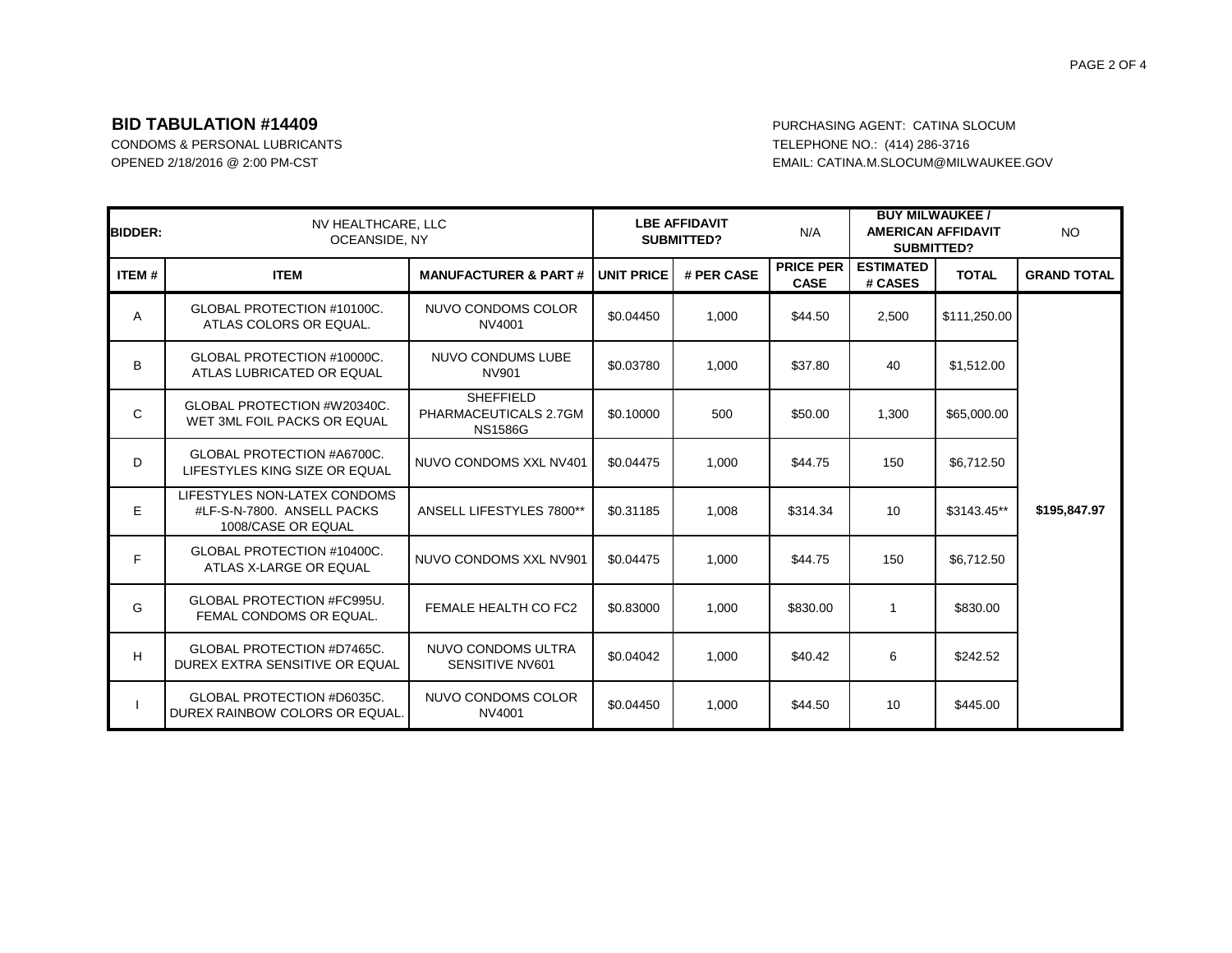## **BID TABULATION #14409** PURCHASING AGENT: CATINA SLOCUM

CONDOMS & PERSONAL LUBRICANTS TELEPHONE NO.: (414) 286-3716

OPENED 2/18/2016 @ 2:00 PM-CST EMAIL: CATINA.M.SLOCUM@MILWAUKEE.GOV

| <b>BIDDER:</b> | TOTAL ACCESS GROUP INC.<br>SANTA ANA, CA                                         |                                                                | <b>LBE AFFIDAVIT</b><br><b>SUBMITTED?</b> |            | <b>BUY MILWAUKEE /</b><br>N/A<br><b>AMERICAN AFFIDAVIT</b><br><b>SUBMITTED?</b> |                             |               | <b>NO</b>          |
|----------------|----------------------------------------------------------------------------------|----------------------------------------------------------------|-------------------------------------------|------------|---------------------------------------------------------------------------------|-----------------------------|---------------|--------------------|
| <b>ITEM#</b>   | <b>ITEM</b>                                                                      | <b>MANUFACTURER &amp; PART#</b>                                | <b>JUNIT PRICE</b>                        | # PER CASE | <b>PRICE PER</b><br><b>CASE</b>                                                 | <b>ESTIMATED</b><br># CASES | <b>TOTAL</b>  | <b>GRAND TOTAL</b> |
| Α              | GLOBAL PROTECTION #10100C.<br>ATLAS COLORS OR EQUAL.                             | TRUSTEX TR-CL-8833<br><b>TRUSTEX ASSORTED</b><br><b>COLORS</b> | \$0.055                                   | 1,000      | \$55.00                                                                         | 2,500                       | \$137,500.00  |                    |
| B              | GLOBAL PROTECTION #10000C.<br>ATLAS LUBRICATED OR EQUAL                          | CROWN CR-L-L-2100 CROWN<br><b>LUBRICATED</b>                   | \$0.058                                   | 1,000      | \$57.50                                                                         | 40                          | \$2,300.00    |                    |
| C              | GLOBAL PROTECTION #W20340C.<br>WET 3ML FOIL PACKS OR EQUAL                       | I.D. ID-GL-F003 I.D. GLIDE<br><b>WATER BASED FOILS 3ML</b>     | \$0.080                                   | 500        | \$40.00                                                                         | 1.300                       | \$52,000.00   |                    |
| D              | GLOBAL PROTECTION #A6700C.<br>LIFESTYLES KING SIZE OR EQUAL                      | LF-K-Y-9800 LIFESTYLES<br>KYNG**                               | \$0.079                                   | 1,008      | \$79.63                                                                         | 150                         | \$11,944.80** |                    |
| E              | LIFESTYLES NON-LATEX CONDOMS<br>#LF-S-N-7800. ANSELL PACKS<br>1008/CASE OR EQUAL | LIFESTYLES LF-SN-7800<br>LIFESTYLES NON-LATEX**                | \$0.316                                   | 1,008      | \$318.53                                                                        | 10                          | \$3,185.28**  | \$217,824.19       |
| F              | GLOBAL PROTECTION #10400C.<br>ATLAS X-LARGE OR EQUAL                             | TRUSTEX TR-ML-8905<br><b>TRUSTEX EXTRA LARGE</b>               | \$0.059                                   | 1.000      | \$59.00                                                                         | 150                         | \$8,850.00    |                    |
| G              | GLOBAL PROTECTION #FC995U.<br>FEMAL CONDOMS OR EQUAL.                            | FC2 FC-2-8-0905 FC2 FEMALE<br>CONDOM                           | \$0.770                                   | 1,000      | \$770.00                                                                        |                             | \$770.00      |                    |
| H              | GLOBAL PROTECTION #D7465C.<br>DUREX EXTRA SENSITIVE OR EQUAL                     | LIFESTYLES LF-UL-5400<br>LIFESTYLES ULTRA<br>SENSITIVE**       | \$0.079                                   | 1,008      | \$79.63                                                                         | 6                           | \$477.79**    |                    |
|                | GLOBAL PROTECTION #D6035C.<br>DUREX RAINBOW COLORS OR EQUAL.                     | LIFESTYLES LFCL 5300<br>LIFESTYLES ASSORTED<br>COLORS**        | \$0.079                                   | 1,008      | \$79.63                                                                         | 10                          | \$796.32**    |                    |

\*\*ITEM QUOTED USING QUANTITY OF 1,008 PER CASE \* GLOBAL PROTECTION CORP. QUOTED A CASE OF 100 FOR ITEM G. QUOTED PRICE WAS MULTIPLIED BY 10 TO OBTAIN REQUIRED QUANTITY PER CASE.

AWARD WILL BE MADE BY LINE ITEM OR IN TOTAL TO THE LOWEST RESPONSIVE AND RESPONSIBLE BIDDER COMPLYING WITH THE BID SPECIFICATIONS AND THE DELIVERY REQUIREMENTS, WHICHEVER IS IN THE BEST INTERESTS OF THE CITY. BIDDERS MUST QUOTE ALL ITEMS LISTED TO BE ELIGIBLE FOR AN AWARD.

THE LOW BIDDER SHALL BE DETERMINED BY MULTIPLYING THE QUOTED UNIT PRICE BY THE QUANTITY TO OBTAIN THE GRAND TOTAL.